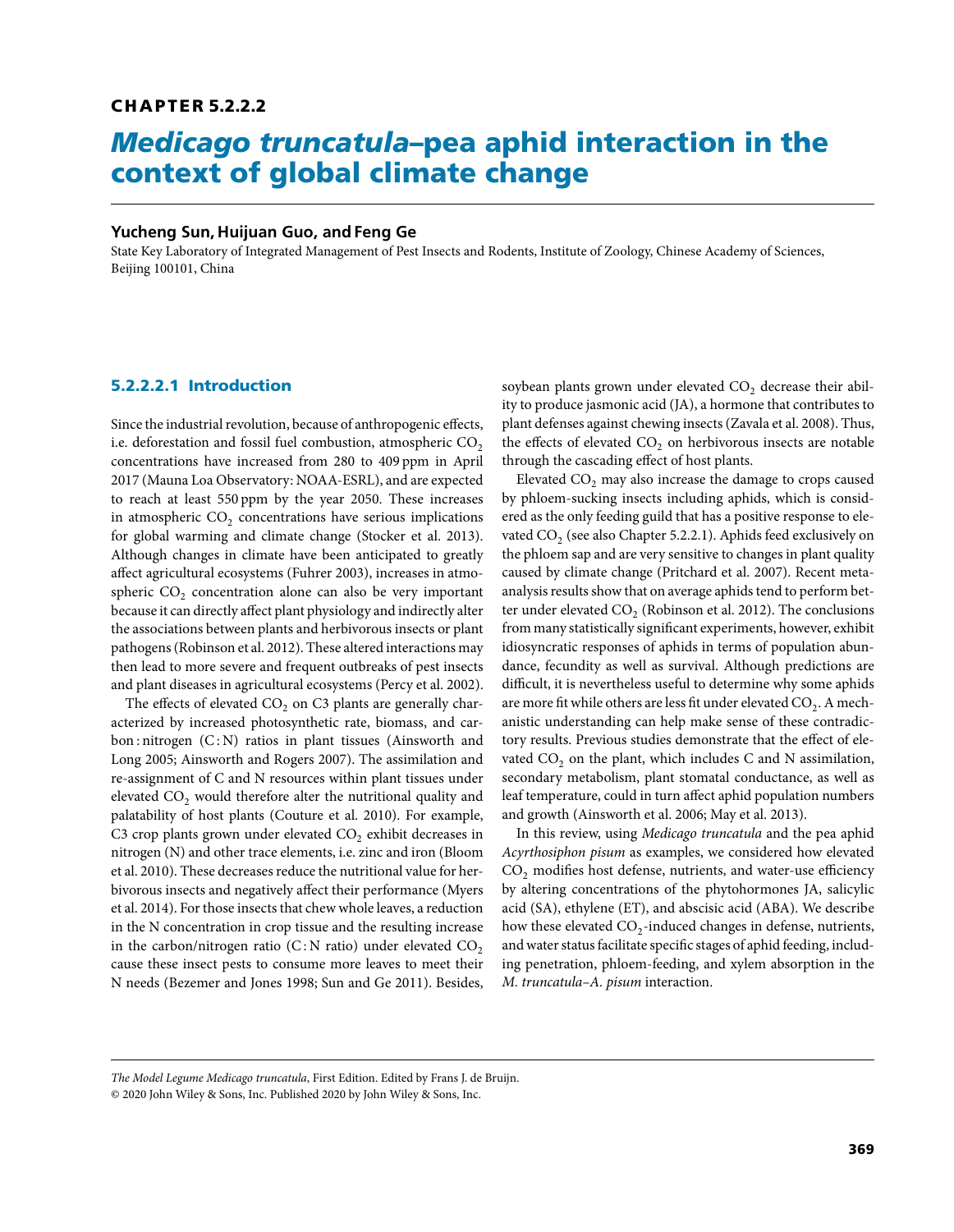#### **5.2.2.2.2 The effects of elevated CO<sub>2</sub> on nitrogen-fixation ability of** *M. truncatula*

One of the most commonly seen phenotypes in non-legume C3 plants is a decrease in N content on the average of 10–15% (Taub et al. 2008). There are several hypotheses to explain this phenomenon (Taub and Wang 2008). For example, the hypothesis of decreased N uptake argues that, due to decreases in stomatal conductance and transpiration under elevated  $CO<sub>2</sub>$ , plant roots reduce the nutrient uptake from soil including the N resource (McDonald et al. 2002). The hypothesis of elevated  $CO<sub>2</sub>$ -induced N loss refers to increases in N loss by increasing the volatilization of  $NH<sub>3</sub>$  and/or by root exudation of organic N (Pang et al. 2006). The dilution hypothesis, the most frequently mentioned, considers that N is diluted by accumulation of more total non-structural carbohydrates (TNC) which results in a greater biomass under elevated  $CO<sub>2</sub>$  (Ainsworth and Long 2005). Despite this phenomenon, considering speciesspecific responses, this hypothesis may possibly be partially or largely responsible for the effects of elevated  $CO<sub>2</sub>$  on N content in leaves. By contrast, elevated  $CO<sub>2</sub>$  has little effect on the N content in legume plants (only −1.4%), which may possibly be attributed to the interacting with rhizobia (i.e. N-fixing bacteria).

Typically, there are three major pathways involved in N acquisition in legume plants. First, legume plants take up  $\mathrm{NH}_4^+$  from soil and incorporate it into organic compounds (Waring and Bremner 1964). Second, plants acquires N through  $\mathrm{NO_3}^-$  uptake and reduction to  $NH_4$ <sup>+</sup> (Keeney and Bremner 1966). Third, legume plants have a unique ability to obtain N from atmospheric  $N<sub>2</sub>$  and utilize it through the biological process of N fixation (Keeney and Bremner 1966; see Chapter 6.1). Among these three pathways, N fixation is most costly in terms of energy and resources and legume plants preferentially obtain N via uptake from the soil rather than via N-fixation from the atmosphere. Furthermore, Guo et al. (2013a) have found that the enzyme activity of nitrate reductase (NR) and the expression of *NT* and *NR* genes of *M. truncatula* are downregulated by elevated  $CO_2$ . In fact, elevated  $CO_2$  suppresses N uptake ability of *M. truncatula* from soil. Elevated CO<sub>2</sub> reduces stomatal conductance  $(g_s)$  of plants, which causes decreases in water use and the decrease in water use translates to higher soil moisture (Leakey et al. 2009). In addition, elevated oxygen consumption by the increased microbial activity (Jongen et al. 1995), may lower the oxygen partia1 pressure in the soil and therefore favor denitrification activity (Zanetti et al. 1996).

Insufficient soil N availability is compensated by increased atmospheric N fixation under elevated CO<sub>2</sub> (Rogers et al. 2009). After reviewing 127 studies, Lam et al. (2012) concluded that the amount of N fixed from the atmosphere by legumes increased 38% under elevated  $CO<sub>2</sub>$ , which was accompanied by increases in whole plant nodule number (+33%), nodule mass (+39%), and nitrogenase activity (+37%). Indeed, enhancement of N fixation in legumes is essential for overcoming the N limitation under elevated  $CO<sub>2</sub>$  (Rogers et al. 2006).

Legumes are very flexible in their utilization of N from the soil and atmosphere under ambient  $CO<sub>2</sub>$ . For example, deficient in nitrogen fixation (*dnf1*) mutants could not fix atmospheric  $N_2$ , or assimilate N via GS/GOGAT, but N concentration in leaves and roots did not differ from that of the wild-type under ambient  $CO<sub>2</sub>$ . As indicated by increased gene expression and enzyme activities of essential components of the soil N acquisition pathways than wild-type *M. truncatula* Jemalong under ambient  $CO<sub>2</sub>$ , the *dnf1* mutants compensated for the loss of N fixation by enhancing their uptake of N from soil under ambient  $CO<sub>2</sub>$ . However, under elevated  $CO<sub>2</sub>$  the N concentration in *dnf1* plants was lower than in wild-type plants, thus indicating that nitrogen fixation mutants show limited N availability under elevated CO<sub>2</sub> (Guo et al. 2013a).

Integrated measurements of N fixation using the  $\delta^{15}N$  isotope dilution method will ultimately lead to a better understanding of the percentage of N derived from atmosphere (% Ndf) and N derived from N-fixation per gram plant dry weight (fixed N). Guo et al. (2013a) found that % Ndf and fixed N were both increased for the wild-type, but were not significantly different for the deficiency in nitrogen fixation mutants under elevated  $CO<sub>2</sub>$ . Soil N, however, decreased for all genotypes under elevated  $CO<sub>2</sub>$ . Regardless of  $CO<sub>2</sub>$  levels, wild-type plants fix more N<sub>2</sub> from the atmosphere but take up less N from soil than nitrogen fixation mutants. Furthermore, Lüscher et al. (2000) found that even in the high N treatment, ineffectively nodulating lucerne were unable to increase the N concentration and biomass under elevated  $CO<sub>2</sub>$ . Thus, the amount of N in the soil is insufficient to meet the increasing demand of *M. truncatula* for N in order to fully transform the increased  $\mathrm{CO}_2$  fixation into biomass (Zanetti et al. 1997).

In conclusion, elevated  $CO<sub>2</sub>$  decreases N uptake from soil but increases N fixation in wild-type *M. truncatula*. This suggests that as atmospheric  $CO<sub>2</sub>$  levels continue to rise, legumes may rely more on N fixation and less on N uptake from soil. Although these studies have important implications for agriculture and for regional and global N budgets under predicted  $CO<sub>2</sub>$  conditions, the enhancement of leguminous  $N$  fixation by elevated  $CO<sub>2</sub>$  is environment dependent (West et al. 2005). N fixation can be limited by the availability of other soil nutrients (i.e. molybdenum, phosphorus, potassium) or by abiotic stresses (van Groenigen et al. 2006). Thus, environmental variables in addition to atmospheric  $CO<sub>2</sub>$  concentrations should be considered when predicting future N dynamics of legumes.

# **5.2.2.2.3 The enhanced nitrogen fixation ability of** *M. truncatula* **could facilitate aphid amino acid metabolism and performance under elevated CO<sub>2</sub>**

Very different from the leaf-chewing insects, the sap-sucking insects (i.e. aphids) with stylet-like mouthparts feed exclusively upon phloem sap of plants for their nutrient intake (Douglas 2003). Phloem sap, however, provides a highly imbalanced food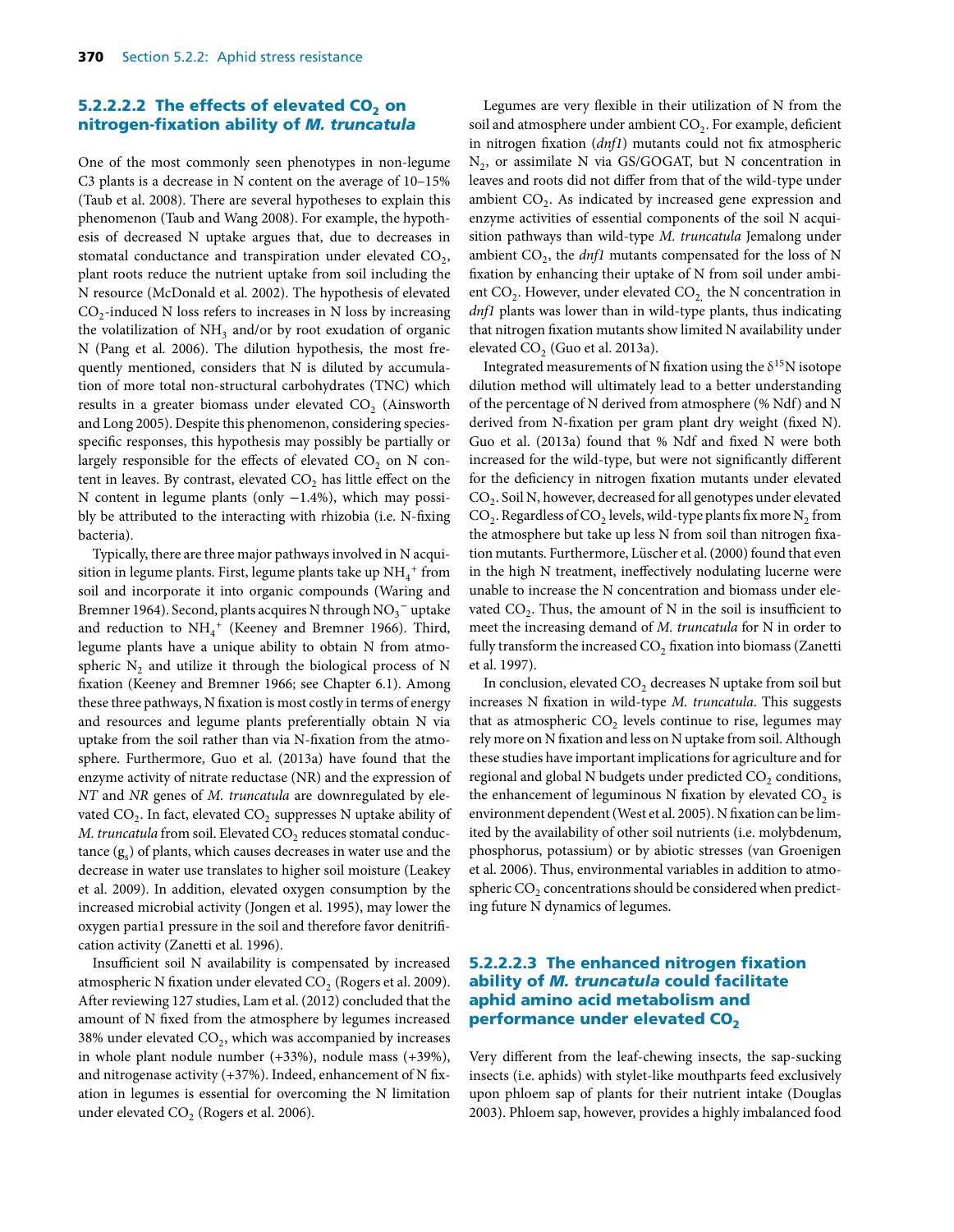resource, containing as low as a 0.1 protein/carbohydrate ratio (mainly amino acid/sugar in phloem sap, w/w) (Nowak and Komo 2010). The fact that aphids can grow well is attributed to dozens of specialized cells named bacteriocytes in the haemocoel, which harbor a primary endosymbiont *Buchnera* (Nakabachi et al. 2005). *Buchnera* utilizes non-essential amino acids in aphids to provide up to 90% of essential amino acids (Douglas et al. 2006). Conversely, aphid metabolism supports a substantial flux of non-essential amino acids from the insect to *Buchnera*, mostly via phloem sap of host plants (Wilson et al. 2010). Presumably, this is why aphids prefer host plants with relatively higher N and amino acid concentrations (Nowak and Komo 2010). Thus, even though aphids could develop without one or even several kinds of amino acids (Gündüz and Douglas 2009), the total N concentration especially the amino acid concentration of the host plant is the most important determinant to aphid population fitness.

The mathematic model constructed by Newman et al. (2003) predicts that aphid populations tend to be larger under elevated CO<sub>2</sub> if the host plants have higher N supplementation. Similarly to our previous study, elevated CO<sub>2</sub> enhances biological nitrogen fixation (BNF) to compensate for the N decrease in Jemalong, but had no effect on BNF by the N-fixation deficient mutant *dnf1* (see Chapter 9.2.1), resulting in decreases of N assimilation and N concentration in  $dnf1$  under elevated  $CO<sub>2</sub>$  (Guo et al. 2013a). Furthermore, elevated  $CO<sub>2</sub>$  levels tend to increase the concentration of total amino acid in leaves and most individual amino acids in the phloem by enhancing the enzyme activities of N transamination. It seems that the changes of amino acid concentration can be manipulated more easily by pea aphids due to more nodule numbers and stronger BNF under elevated CO<sub>2</sub>. In contrast, elevated CO<sub>2</sub> reduces amino acid concentration in *dnf1* plants endowed with less BNF by decreasing enzyme activities of N assimilation and transamination to support a lower population abundance of aphids.

Interacting with *Buchnera* supported the aphids' strong ability to adapt to extreme low N diets (Degnan et al. 2011). By transforming non-essential amino acids into essential amino acids, *Buchnera* provides the aphid with essential amino acids for their growth (Nikoh et al. 2010). Differing from cereal aphids which induce increases of essential amino acids in the phloem which can be used directly for growth (Sandström et al. 2000), Guo et al. (2013b) show that pea aphids largely increase non-essential amino acids (mainly Asn), the predominant composition in amino acids of phloem in *M. truncatula* Jemalong under elevated CO<sub>2</sub>. Meanwhile, elevated CO<sub>2</sub> significantly increased Glu and Gln in pea aphid associated with Jemalong plants, which are a key source of nitrogen fueling the integrated amino acid metabolism of the aphid–*Buchnera* partnership (Hansen and Moran 2011). Thus, the imbalanced increases of amino acids in Jemalong plants (mainly Asn) and pea aphids (mainly Glu, Asn, and Gln) suggested that *Buchnera* is involved in amino acid metabolism of pea aphids in response to elevated  $CO<sub>2</sub>$ . Our results support the view that amino acid imbalances increase under elevated  $CO<sub>2</sub>$  through

the legume–aphid interaction, which also involves the aphid endosymbionts.

# **5.2.2.2.4 Pea aphids benefit from the modification of chemical induced resistance by elevated CO2 in** *M. truncatula,* **associated with enhanced nitrogen fixation**

Elevated  $CO<sub>2</sub>$  tends to alter the plant chemical defenses that are induced by herbivorous insects (Casteel et al. 2008). For example, elevated  $CO<sub>2</sub>$  increases soybean susceptibility to two chewing insects, the Japanese beetle and the western corn rootworm, by suppressing the expression of the proteinase inhibitor gene and other downstream genes of the JA pathway (Zavala et al. 2009). For piercing-sucking insects, Sun et al. (2013) found that JA-regulated defense is more effective against green peach aphids than SA-regulated defense in *Arabidopsis thaliana*, and that elevated  $CO<sub>2</sub>$  tends to enhance the ineffective SA signaling pathway and reduce the effective JA signaling pathway against aphids. Unlike the non-legume *A. thaliana* plants, *M. truncatula* is a legume with BNF ability. The enhanced BNF can compensate for decreases in plant N concentration and subsequently transform elevated  $CO_2$ -induced increase in photosynthesis into larger biomass. When the BNF was inactivated, the biomass of  $dnf1$  plants was not significantly affected by elevated  $CO<sub>2</sub>$ . It is reasonable to suspect that differences in N availability and growth traits of the two genotypes under elevated  $CO<sub>2</sub>$  may cause differences in N and photosynthate allocation into structural and chemical defenses against herbivores.

Guo et al. (2014a) found that wild-type plants increase non-glandular and glandular trichome density under elevated CO2, resulting in prolonged aphid probing. In contrast, *dnf1* plants tend to decrease foliar trichome density under elevated  $CO<sub>2</sub>$ , resulting in less surface and epidermal resistance to aphids. On the other hand, elevated  $CO<sub>2</sub>$  enhances the ineffective SA-dependent defense pathway but decreases the effective JA/ethylene-dependent defense pathway in aphid-infested Jemalong plants. Therefore, probing time decreases and the duration of phloem sap ingestion of aphid increases on Jemalong plants under elevated  $CO<sub>2</sub>$ , which in turn increased aphid feeding efficiency. The results associated with wild-type and *dnf1* suggest that a functional BNF system is crucial to suppress efficient chemical defense for aphids to obtain efficient feeding under elevated CO<sub>2</sub>.

## **5.2.2.2.5 Elevated CO<sub>2</sub> decreases the response of the ethylene signaling pathway in** *M. truncatula* **to increase nitrogen fixation and decrease plant resistance against pea aphids**

In legumes, BNF is regulated by several hormone signaling pathways including the ethylene signaling pathway (see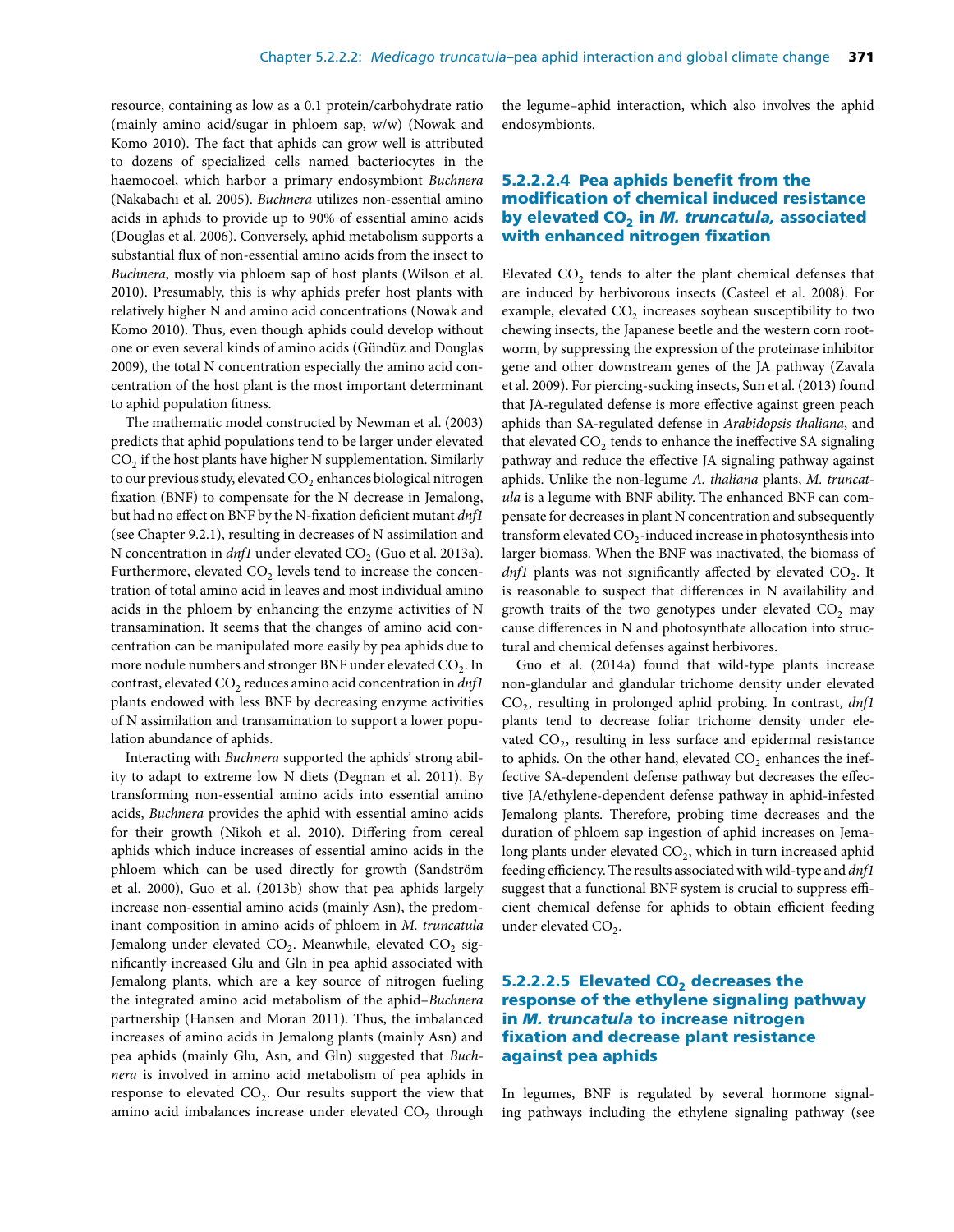Chapters 10.1 and 10.4). The involvement of the phytohormone ethylene in nodulation was initially proposed based on studies showing that the application of exogenous ethylene or its biosynthetic precursor ACC (1-aminocyclopropane-1 carboxylic acid) suppresses nodulation (Penmetsa et al. 2008; Ma et al. 2002; see Chapter 10.4). Once the key gene Mtskl in the ethylene-perception pathway was mutated in *M. truncatula*, the resulting ethylene-insensitive mutant, *sickle*, produced more nodules than the wild-type, and its nitrogenase activity was increased about two times (Penmetsa and Cook 1997).

Furthermore, ethylene is the most important hormone involved in plant resistance against pathogens and pests. The expression of genes involved in ethylene production and ethylene signaling (ACC oxidase and ethylene-responsive elements) are upregulated in response to aphid infestation (Moran et al. 2002; Divol et al. 2005). Ethylene is also responsible for the regulation of reactive oxygen species (ROS) and downstream defensive enzymes against aphids (Jung et al. 2009). Guo et al. (2014b) found that the ethylene-insensitive mutant sickle, which produces more nodules and has enhanced BNF as well as reduced resistance to aphids relative to the wild-type, will supply more N nutrition to aphids and be less resistant to aphids. Thus, the ethylene signaling pathway could affect the aphid performance by altering both nutrition and resistance capacity of host plants.

The emerging data suggest that elevated  $CO<sub>2</sub>$  tends to modulate the ethylene signaling pathway that affects responses to insect herbivores (Zavala et al. 2013). Furthermore, Guo et al. (2014b) found that elevated  $CO<sub>2</sub>$  downregulated the expression of the ethylene signaling pathway genes *ACC*, *SKL,* and *Ethylene Responsive Factor* (ERF) in A17 plants. This result suggests that *M. truncatula* suppresses the ethylene signaling pathway under elevated  $CO<sub>2</sub>$  so as to increase nodulation and BNF and thereby

satisfy the increased demand for N. The ethylene signaling pathway in *M. truncatula*, however, has also been found to provide resistance against the pea aphid (Gao et al. 2008). Elevated CO<sub>2</sub> decreases the activities of defensive enzymes superoxide dismutase (SOD), peroxidase (POD), and polyphenol oxidase (PPO) in infested *M. truncatula* plants. Although the transcriptomics and functional genomics indicate that piercing-sucking insects mainly trigger the SA signaling pathway in plants (Thompson and Goggin 2006), many studies have demonstrated that ethylene and JA signaling is more effective than SA signaling in the plant defense against aphids (Walling 2008; Zhu-Salzman et al. 2004). Guo et al. (2014b) found that the suppression of JA/ethylene signaling pathway defensive genes by elevated  $CO<sub>2</sub>$ would shorten the penetration stage of aphids and helped aphids obtain nutrition from phloem sap as soon as possible.

In summary, elevated CO<sub>2</sub> decreased the ethylene-dependent resistance of wild-type *M. truncatula* against the pea aphid. On the other hand, the decrease in the ethylene signaling pathway increases the nodulation and BNF and thereby increases the phloem amino acids supporting aphid reproduction. The two effects of the ethylene signaling pathway would synergistically increase the fitness of pea aphids under elevated  $CO<sub>2</sub>$ (Figure 5.2.2.2.1).

# **5.2.2.2.6 Stomatal closure of** *M. truncatula* **improves aphid feeding under elevated CO<sub>2</sub>**

Because  $CO<sub>2</sub>$  is the substrate for plant photosynthesis, elevated CO<sub>2</sub> typically increases the photosynthetic rate of C3 plants (Ainsworth and Long 2005). Furthermore, to avoid the uptake of excess carbon under elevated CO<sub>2</sub>, plants partially close stomatal



Figure 5.2.2.2.1 Elevated CO<sub>2</sub> affects both nutritional quality and resistance of *M. truncatula* against aphids by downregulating the ethylene signaling pathway.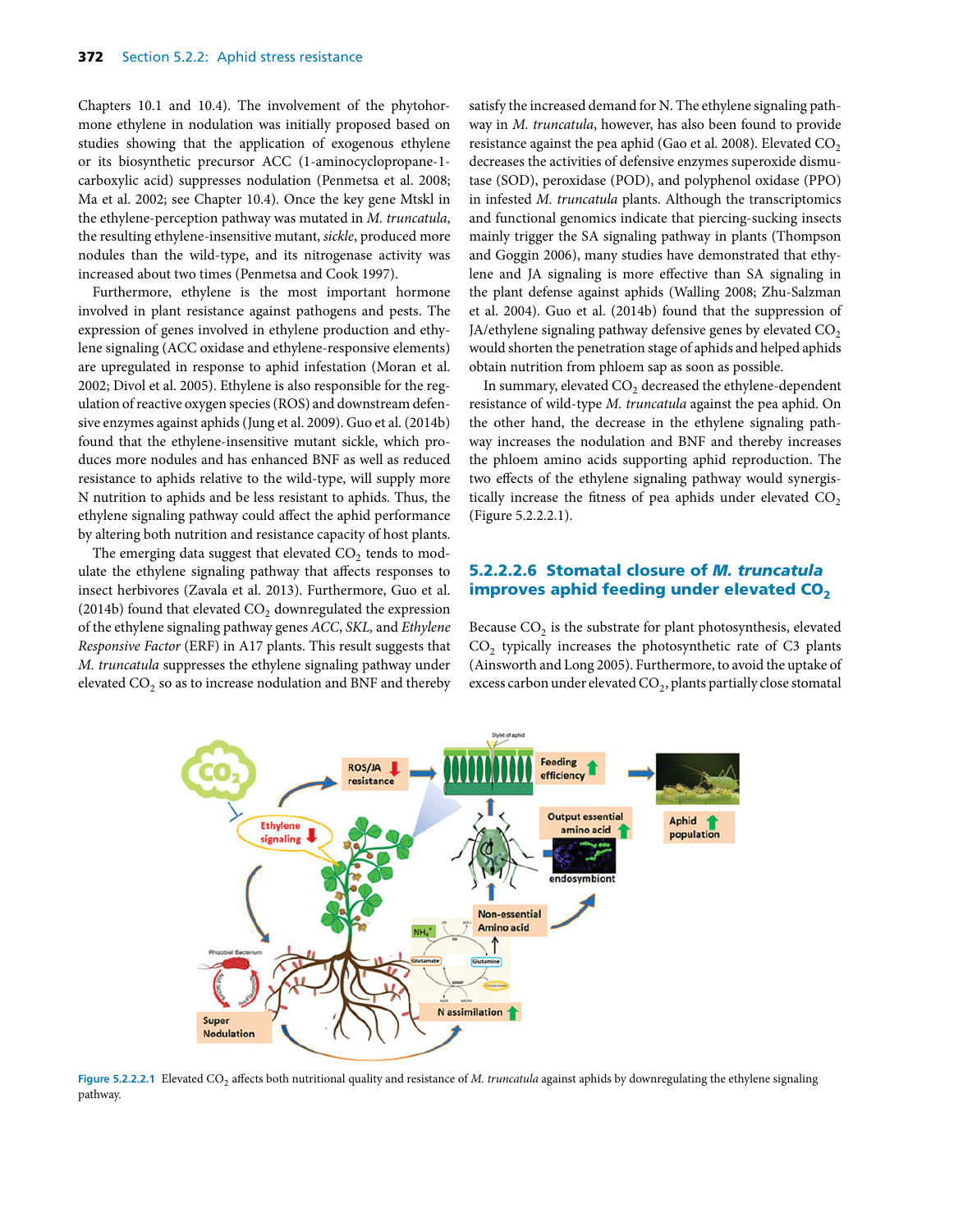pores, which decreases stomatal conductance (Ainsworth and Rogers 2007). Free-air  $CO<sub>2</sub>$  enrichment (FACE) experiments have shown that elevated  $CO<sub>2</sub>$  decreased stomatal conductance by an average of 22% for five functional plant groups that included 285 plant species (Ainsworth and Rogers 2007). As noted, the decreased stomatal conductance reduces water loss from plants and increases their water potential and water content (Pritchard et al. 2007; Wullschleger et al. 2002). Furthermore, the reduced stomatal conductance induces decreased evapotranspiration, which increases leaf temperature (up to 2 °C) (Bernacchi et al. 2001). Thus, these effects are likely to alter the fitness of herbivorous insects.

O'Neill et al. (2011) found that soybean leaves grown under elevated levels of CO<sub>2</sub> at SoyFACE have increased leaf temperature caused by reduced stomatal conductance. By increasing the *Glycine max* leaf temperature, elevated CO<sub>2</sub> may increase populations of *Aphis glycines* and their impact on crop productivity. Furthermore, aphids move into soybean fields fairly early in the summer and their population builds slowly with increasing temperatures until it peaks at the end of July and beginning of August (Ragsdale et al. 2004). The increased temperature of plants grown under elevated  $CO<sub>2</sub>$  may allow aphid populations to build faster and peak earlier in the season.

Water potential of the host plant plays a crucial role in the feeding phase and hemolymph osmoregulation of aphids (Huberty and Denno 2004; Pompon et al. 2010). Because aphids feed exclusively on sugar-enriched phloem sap, they experience phloem osmotic pressure that is as much as four to five times greater than the osmotic pressure in the aphid's hemolymph; this difference in osmolarity can reduce aphid feeding efficiency and fitness (Douglas et al. 2006). Moreover, to avoid self-dehydration and osmotic stress in the haemolymph caused by high osmolarity of phloem sap, aphids must occasionally consume xylem sap, which has a lower osmolarity than phloem sap (Pompon et al. 2011). Because the passive feeding of aphids depends on a relatively high plant water potential (Jactel et al. 2012), it is reasonable to suspect that decreases in stomatal aperture and increases in plant water potential induced by elevated  $CO<sub>2</sub>$  would facilitate aphid feeding.

Sun et al. (2015) used a *sta-1* (the stomatal movement is insensitive to ABA) mutant of *M. truncatula* and its wild-type A17 to determine whether pea aphid infestation induces stomatal closure of *M. truncatula* and whether these interactions between aphid and plant are altered by elevated  $CO<sub>2</sub>$ . Their study found that stomatal closure of host plants could be induced by both aphid infestation and elevated  $CO<sub>2</sub>$ . The stomatal closure was beneficial to aphids by increasing the duration of xylemfeeding. Aphids spent less time on the xylem-feeding phase when reared on ABA-insensitive mutant *sta-1* plants than on wild-type *M. truncatula*, which apparently led to a higher osmolarity and lower water content on *sta-1* plants than on wildtype plants. As a result, the aphids reared on *sta-1* plants spent less time in the phloem-feeding phase and had lower numbers than aphids on wild-type plants. Furthermore, regardless of the plant genotype, elevated  $CO<sub>2</sub>$  increased the xylem-feeding phase, decreased the hemolymph osmolarity, increased aphid water content, increased the duration of phloem feeding, and increased pea aphid numbers on *M. truncatula*. In summary, pea aphid-induced stomatal closure in *M. truncatula* facilitated xylem-feeding and thereby promoted phloem-feeding and increases in aphid numbers, and these effects were further enhanced by elevated  $CO<sub>2</sub>$  (Figure 5.2.2.2.2).

#### **5.2.2.2.7 Conclusion and perspective**

These studies have provided evidence that elevated  $CO<sub>2</sub>$  alters resistance, nutritional value, and water status of *M. truncatula* and that these changes affect certain feeding stages of pea aphids. The evidence also indicates that such changes and effects could be mediated by the phytohormones JA, SA, ET, and ABA. In these and related studies, elevated  $CO<sub>2</sub>$  stimulated the SA signaling pathway and thereby increased the epidermis and mesophyll resistance of *M. truncatula*. However, elevated CO<sub>2</sub> decreased JA and ET signaling pathways, which reduced the total time required by aphids to reach the phloem. The decreased ET signaling pathway also increased the N fixation ability of legumes and thereby increased their synthesis of amino acids, which in turn increased amino acid acquisition by aphids. Moreover, elevated CO<sub>2</sub> decreased stomatal aperture and increased plant water potential, which thereby increased aphid xylem absorption and enhanced aphid osmoregulation. These results provide a comprehensive understanding from an ecological and molecular view to unravel the complex co-evolutionary interaction between aphids and their host plant, and their response to a future elevated  $CO<sub>2</sub>$  environment (Sun et al. 2016). Nevertheless, transcriptomic evidence shows that elevated  $CO<sub>2</sub>$  has a wide range of effects on plant metabolism (including C and N assimilation, secondary metabolism, and transportation), all of which may affect aphid performance (Ainsworth et al. 2006; May et al. 2013). Thus, the effects of elevated  $CO<sub>2</sub>$  on the interaction between plants and aphids cannot be understood by simply relating one aspect of plant quality to a specific feeding phase of the aphid.

#### **Acknowledgments**

We thank Prof. Sharon Long and Dr. Dong Wang in Department of Biology, Stanford University, and Prof. Marvin Harris and Prof. Keyan Salzman-Zhu in the Department of Entomology, Texas A&M University, and Prof. Wenhao Zhang in the Institute of Botany, Chinese Academy of Sciences for providing advice on these studies. These projects were supported by the Strategic Priority Research Program of the Chinese Academy of Sciences (No. XDB11050400), the "National Basic Research Program of China" (973 Program) (No. 2012CB114103), and the National Nature Science Fund of China (Nos. 31000854 and 31170390).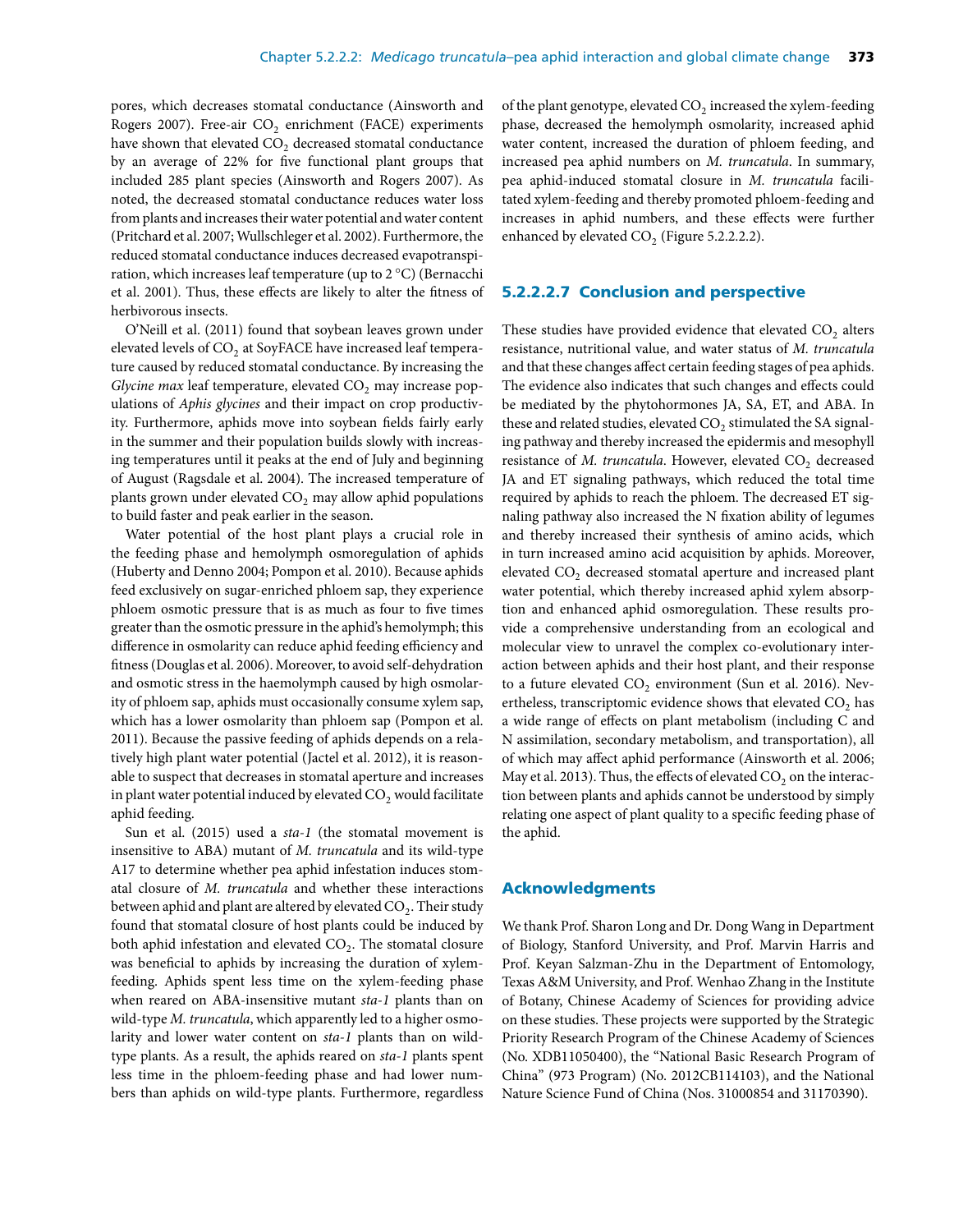

Medicago truncatula

Figure 5.2.2.2.2 Model depicting how changes in stomatal aperture and water status of *M. truncatula* facilitate aphid feeding under elevated CO<sub>2</sub>.

#### **References**

- Ainsworth, E.A. and Long, S.P. (2005). What have we learned from 15 years of free-air  $CO<sub>2</sub>$  enrichment (FACE)? A meta-analytic review of the responses of photosynthesis, canopy properties and plant production to rising  $CO<sub>2</sub>$ . The New Phytologist 165: 351–372.
- Ainsworth, E.A. and Rogers, A. (2007). The response of photosynthesis and stomatal conductance to rising  $[CO<sub>2</sub>]$ : mechanisms and environmental interactions. Plant, Cell & Environment 30: 258– 270.
- Ainsworth, E.A., Rogers, A., Vodkin, L.O. et al. (2006). The effects of elevated  $CO<sub>2</sub>$  concentration on soybean gene expression. An analysis of growing and mature leaves. Plant Physiology 142: 135– 147.
- Bernacchi, C.J., Singsaas, E.L., Pimentel, C. et al. (2001). Improved temperature response functions for models of Rubisco-limited photosynthesis. Plant, Cell & Environment 24: 253–259.
- Bezemer, T.M. and Jones, T.H. (1998). Plant-insect herbivore interactions in elevated atmospheric CO<sub>2</sub> quantitative analyses and guild effects. Oikos 82: 212–222.
- Bloom, A.J., Burger, M., Asensio, J.S.R., and Cousins, A.B. (2010). Carbon dioxide enrichment inhibits nitrate assimilation in wheat and Arabidopsis. Science 328: 899–902.
- Casteel, C.L., O'Neill, B.F., Zavala, J.A. et al. (2008). Transcriptional profiling reveals elevated  $CO<sub>2</sub>$  and elevated  $O<sub>3</sub>$  alter resistance of soybean. *Glycine max* to Japanese beetles *Popillia japonica*. Plant, Cell & Environment 31: 419–434.
- Couture, J.J., Servi, J.S., and Lindroth, R.L. (2010). Increased nitrogen availability influences predator-prey interactions by altering hostplant quality. Chemoecology 20: 277–284.
- Degnan, P.H., Ochman, H., and Moran, N.A. (2011). Sequence conservation and functional constraint on intergenic spacers in reduced genomes of the obligate symbiont buchnera. PLoS Genetics 7: e1002252.
- Divol, F., Vilaine, F., Thibivilliers, S. et al. (2005). Systemic response to aphid infestation by *Myzus persicae* in the phloem of *Apium graveolens*. Plant Molecular Biology 57: 517–540.
- Douglas, A.E. (2003). The nutritional physiology of aphids. Advanced in Insect Physiology 31: 73–140.
- Douglas, A.E., Price, D.R., Minto, L.B. et al. (2006). Sweet problems: insect traits defining the limits to dietary sugar utilisation by the pea aphid *Acyrthosiphon pisum*. Journal of Experimental Biology 209: 1395–1403.
- Fuhrer, J. (2003). Agroecosystem responses to combinations of elevated CO<sub>2</sub>, ozone, and global climate change. Agriculture Ecosystems & Environment 97: 1–20.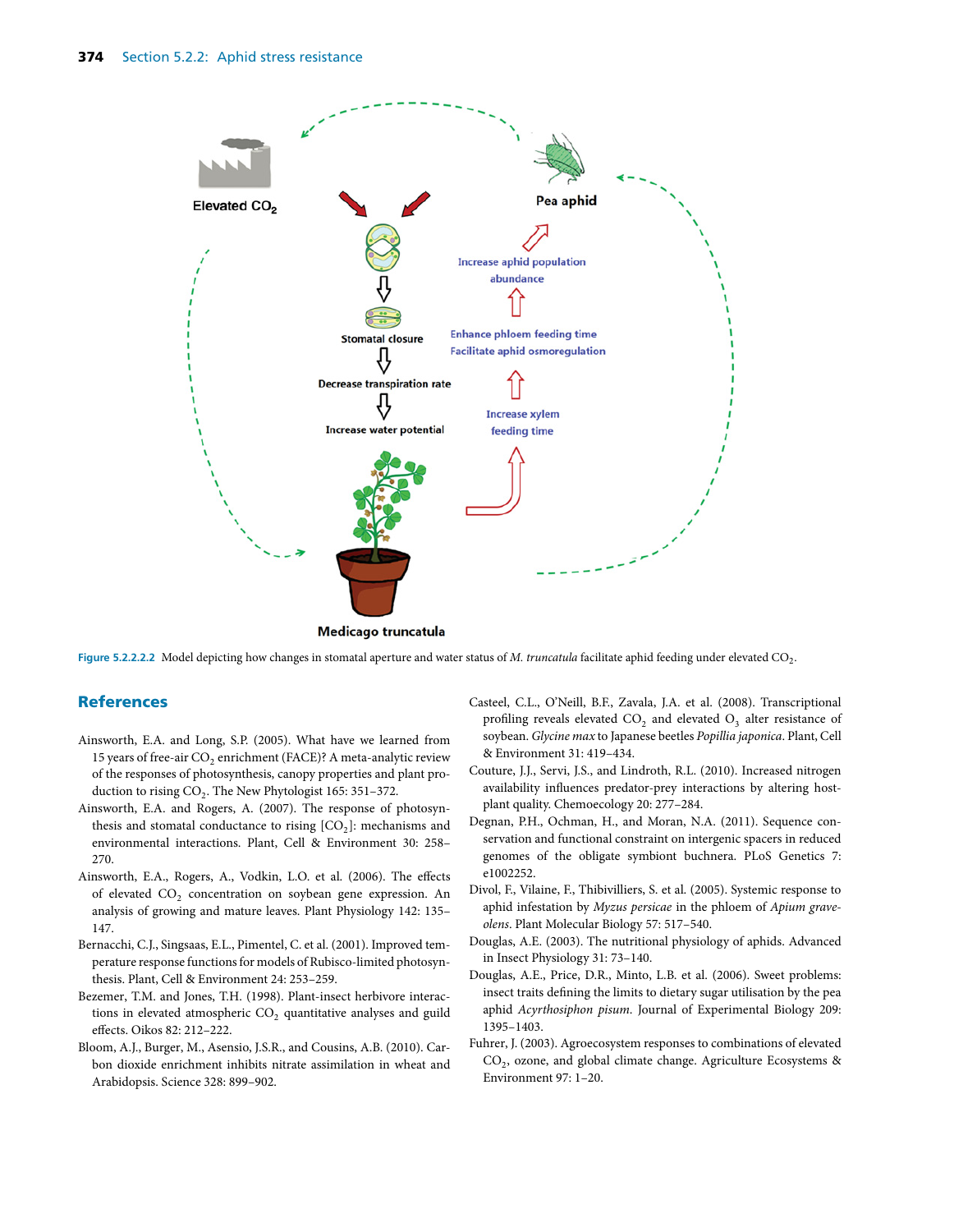- Gao, L.L., Klingler, J.P., Anderson, J.P. et al. (2008). Characterization of pea aphid resistance in *Medicago truncatula*. Plant Physiology 146: 996–1009.
- Gündüz, E.A. and Douglas, A.E. (2009). Symbiotic bacteria enable insect to use a nutritionally inadequate diet. Proceedings of The Royal Society B-Biological Sciences 276: 987–991.
- Guo, H., Sun, Y., Li, Y. et al. (2013a). Elevated CO<sub>2</sub> modifies N acquisition of *Medicago truncatula* by enhancing N fixation and reducing nitrate uptake from soil. PLoS One 8: e81373.
- Guo, H., Sun, Y., Li, Y. et al. (2013b). Pea aphid promotes amino acid metabolism both in *Medicago truncatula* and bacteriocytes to favor aphid population growth under elevated CO2. Global Change Biology 19: 3210–3223.
- Guo, H., Sun, Y., Li, Y. et al. (2014a). Elevated  $CO<sub>2</sub>$  alters the feeding behavior of the pea aphid by modifying the physical and chemical resistance of *Medicago truncatula*. Plant, Cell & Environment 37: 2158–2168.
- Guo, H., Sun, Y., Li, Y. et al. (2014b). Elevated  $CO<sub>2</sub>$  decreases the response of the ethylene signaling pathway in *Medicago truncatula* and increases the abundance of the pea aphid. The New Phytologist 201: 279–291.
- Hansen, A.K. and Moran, N.A. (2011). Aphid genome espression reveals host-symbiont cooperation in the production of amino acid. Proceedings of the National Academy of Sciences of the United States of America 108: 2849–2854.
- Huberty, A.F. and Denno, R.F. (2004). Plant water stress and its consequences for herbivorous insects: a new synthesis. Ecology 85: 1383– 1398.
- Jactel, H., Petit, J., Desprez-Loustau, M.L. et al. (2012). Drought effects on damage by forest insects and pathogens: a meta-analysis. Global Change Biology 18: 267–276.
- Jongen, M., Jones, M.B., Hebeisen, T. et al. (1995). The effect of elevated CO<sub>2</sub> concentration on the root growth of *Lolium perenne* and *Trifolium repensgrown* in a FACE system. Global Change Biology 1: 361– 371.
- Jung, J.Y., Shin, R., and Schachtman, D.P. (2009). Ethylene mediates response and tolerance to potassium deprivation in Arabidopsis. Plant Cell 21: 607–621.
- Keeney, D.R. and Bremner, J.M. (1966). A chemical index of soil nitrogen availability. Nature 211: 892–893.
- Lam, S.K., Chen, D., Norton, R. et al. (2012). Nitrogen dynamics in grain crop and legume pasture systems under elevated atmospheric carbon dioxide concentration: a meta-analysis. Global Change Biology 18: 2853–2859.
- Leakey, A.D., Ainsworth, E.A., Bernacchi, C.J. et al. (2009). Elevated  $CO<sub>2</sub>$  effects on plant carbon, nitrogen, and water relations: six important lessons from FACE. Journal of Experimental Botany 60: 2859– 2876.
- Lüscher, A., Hartwig, U.A., Suter, D., and Nösberger, J. (2000). Direct evidence that symbiotic  $N_2$  fixation in fertile grassland is an important trait for a strong response of plants to elevated atmospheric  $CO<sub>2</sub>$ . Global Change Biology 6: 655–662.
- Ma, W., Penrose, D.M., and Glick, B.R. (2002). Strategies used by rhizobia to lower plant ethylene levels and increase nodulation. Canadian Journal of Microbiology 48: 947–954.
- May, P., Liao, W., Wu, Y.J. et al. (2013). The effects of carbon dioxide and temperature on microRNA expression in Arabidopsis development. Nature Communications 4: 2145.
- McDonald, E.P., Erickson, J.E., and Kruger, E.L. (2002). Can decreased transpiration limit plant nitrogen acquisition in elevated  $CO<sub>2</sub>$ ? Functional Plant Biology 29: 1115–1120.
- Moran, P.J., Cheng, Y., Cassell, J.L., and Thompson, G.A. (2002). Gene expression profiling of *Arabidopsis thaliana* in compatible plantaphid interactions. Archives of Insect Biochemistry and Physiology 51: 182–203.
- Myers, S.S., Zanobetti, A., Kloog, I. et al.  $(2014)$ . Increasing CO<sub>2</sub> threatens human nutrition. Nature 510: 139–143.
- Nakabachi, A., Shigenobu, S., Sakazume, N. et al. (2005). Transcriptome analysis of the aphid bacteriocyte, the symbiotic host cell that harbors an endocellular mutualistic bacterium, Buchnera. Proceedings of the National Academy of Sciences of the United States of America 102: 5477–5482.
- Newman, J.A., Gibson, D.J., Parsons, A.J., and Thornley, J.H.M. (2003). How predictable are aphid population responses to elevated  $CO<sub>2</sub>$ ? Journal of Animal Ecology 72: 556–566.
- Nikoh, N., McCutcheon, J.P., Kudo, T. et al. (2010). Bacterial genes in the aphid genome: absence of functional gene transfer from buchnera to its host. PLoS Genetics 6: e1000827.
- Nowak, H. and Komo, E. (2010). How aphids decide what is good for them: experiments to test aphid feeding behaviour on *Tanacetum vulgare* L. using different nitrogen regimes. Oecologia 163: 973– 984.
- O'Neill, B.F., Zangerl, A.R., DeLucia, E.H. et al. (2011). Leaf temperature of soybean grown under elevated CO2 increases *Aphis glycines*(Hemiptera: Aphididae) population growth. Insect Science 18: 419–425.
- Pang, J., Zhu, J.G., Xie, Z.B. et al. (2006). A new explanation of the N concentration decrease in tissues of rice (*Oryza sativa* L.) exposed to elevated atmospheric pCO<sub>2</sub>. Environmental and Experimental Botany 57: 98–105.
- Penmetsa, R.V. and Cook, D.R. (1997). A legume ethylene-insensitive mutant hyperinfected by its rhizobial symbiont. Science 275: 527– 530.
- Penmetsa, R.V., Uribe, P., Anderson, J. et al. (2008). The *Medicago truncatula* ortholog of Arabidopsis EIN2, *sickle*, is a negative regulator of symbiotic and pathogenic microbial associations. Plant Journal for Cell and Molecular Biology 55: 580–595.
- Percy, K.E., Awmack, C.S., Lindroth, R.L. et al. (2002). Altered performance of forest pests under atmospheres enriched by  $\mathrm{CO}_2$  and  $\mathrm{O}_3.$ Nature 420: 403–407.
- Pompon, J., Quiring, D., Giordanengo, P., and Pelletier, Y. (2010). Role of xylem consumption on osmoregulation in *Macrosiphum euphorbiae* (Thomas). Journal of Insect Physiology 56: 610–615.
- Pompon, J., Quiring, D., Goyer, C. et al. (2011). A phloem-sap feeder mixes phloem and xylem sap to regulate osmotic potential. Journal of Insect Physiology 57: 1317–1322.
- Pritchard, J.B., Griffiths, B., and Hunt, E.J. (2007). Can the plant mediated impacts on aphids of elevated  $CO<sub>2</sub>$  and drought be predicted? Global Change Biology 13: 1616–1629.
- Ragsdale, D.W., Voegtlin, D.J., and O'Neil, R.J. (2004). Soybean aphid biology in North America. Annals of the Entomological Society of America 97: 204–208.
- Robinson, E.A., Ryan, G.D., and Newman, J.A. (2012). A meta-analytical review of the effects of elevated  $CO<sub>2</sub>$  on plant-arthropod interactions highlights the importance of interacting environmental and biological variables. The New Phytologist 194: 321–336.